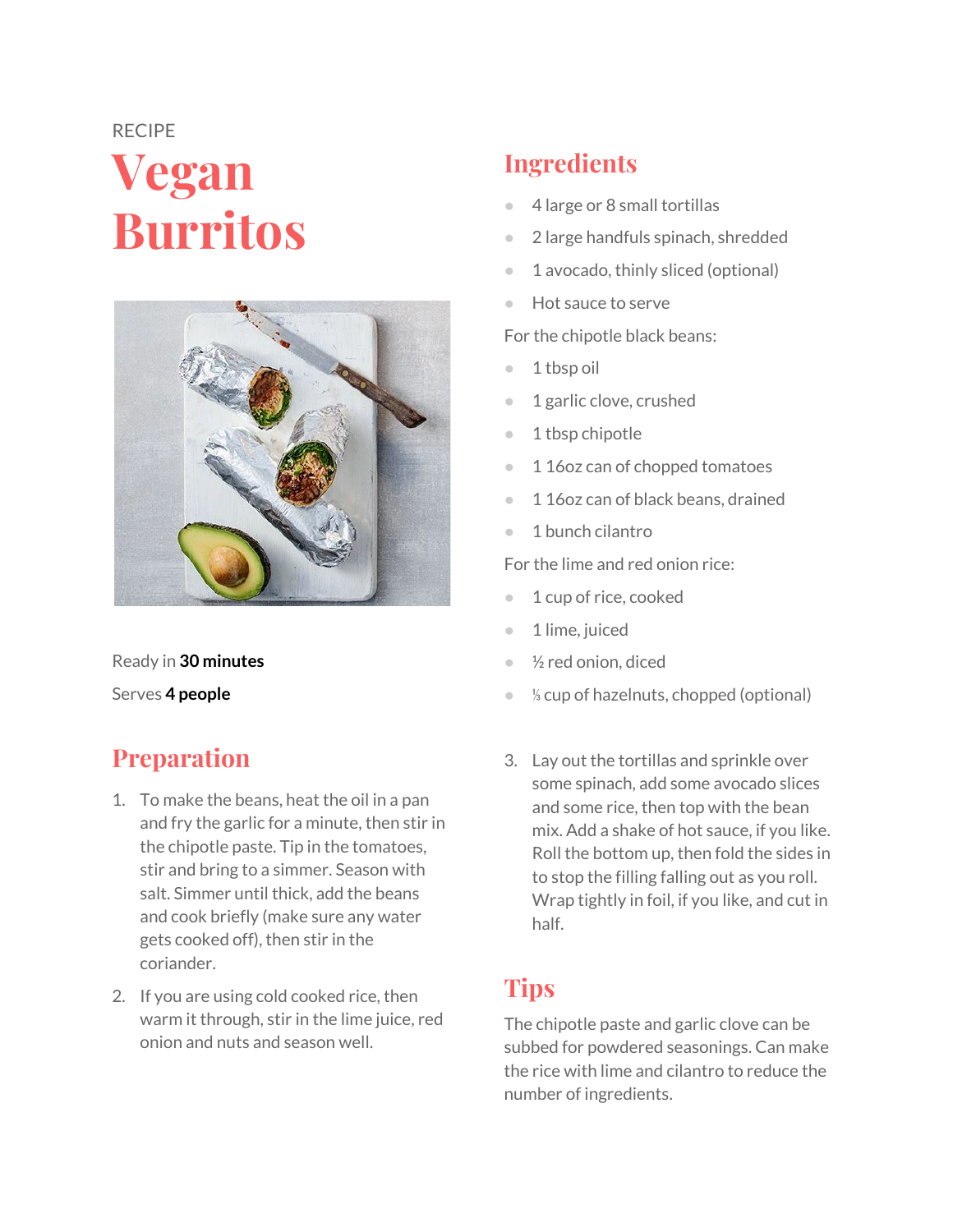

#### Preparation

- 1. In a medium bowl, whisk 1/3 cup soy sauce, lime juice, 1 tablespoon brown sugar, and 1 tablespoon cornstarch until combined. Add steak, season with salt and pepper, and toss until steak is coated. Marinate 20 minutes.
- 2. In a large skillet over medium-high heat, heat oil. Add steak in a single layer, working in batches if needed, and cook until seared, about 2 minutes per side. Remove steak and set aside.
- 3. Stir in garlic and cook until fragrant, about 1 minute. Stir in remaining 1 tablespoon cornstarch until garlic is coated, then stir in broth, remaining 2 tablespoons brown sugar, remaining 1/3 cup soy sauce, and Sriracha. Bring mixture to a simmer. Add broccoli and simmer until tender, about 5 minutes. Season sauce with salt and pepper (if necessary), then return steak to skillet.
- 4. Garnish with sesame seeds and green onions before serving.

# **BEEF and Broccoli**

# **INGREDIENTS FOR THE MARINADE**

2/3 c. low-sodium soy sauce, divided Juice of 1/2 lime 3 tbsp. packed brown sugar, divided 2 tbsp. cornstarch, divided Kosher salt Freshly ground black pepper 1 lb. sirloin steak, sliced thinly against grain 2 tbsp. vegetable oil 3 cloves garlic, minced 1/3 c. low-sodium beef (or chicken) broth 2 tsp. Sriracha (optional) 1 head broccoli, cut into florets Sesame seeds, for garnish